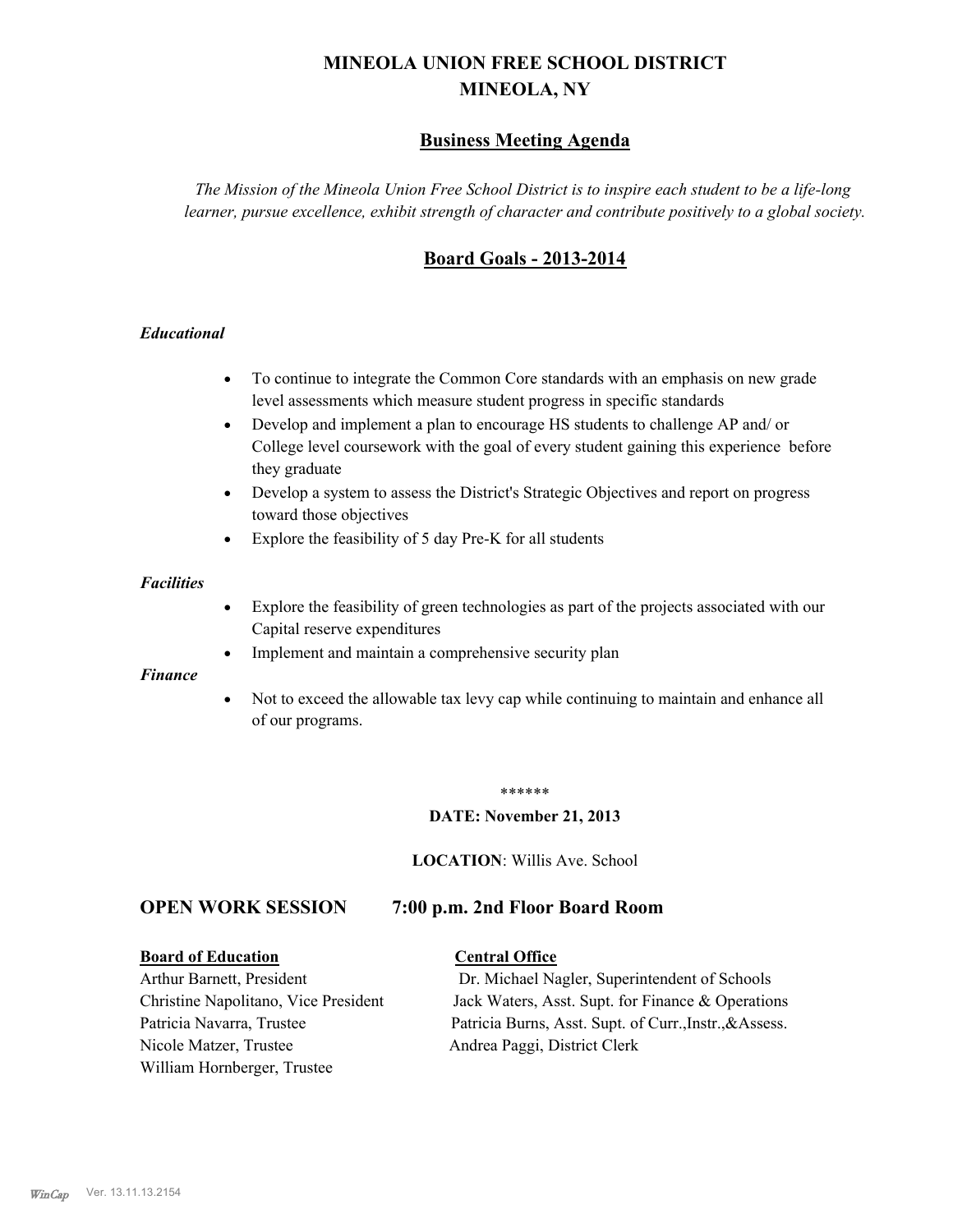**A. Call to Order B. Pledge of Allegiance C. Reading of Mission**

**D. Moment of Silent Meditation**

## **E. Dais & Visitor Introductions**

**F. High School Student Organization Report**

## **G. BOE Reports**

- **a. Comments from Board Trustees**
- **b. Comments from Board President**
- **c. Comments from Superintendent**

#### **H. Old Business**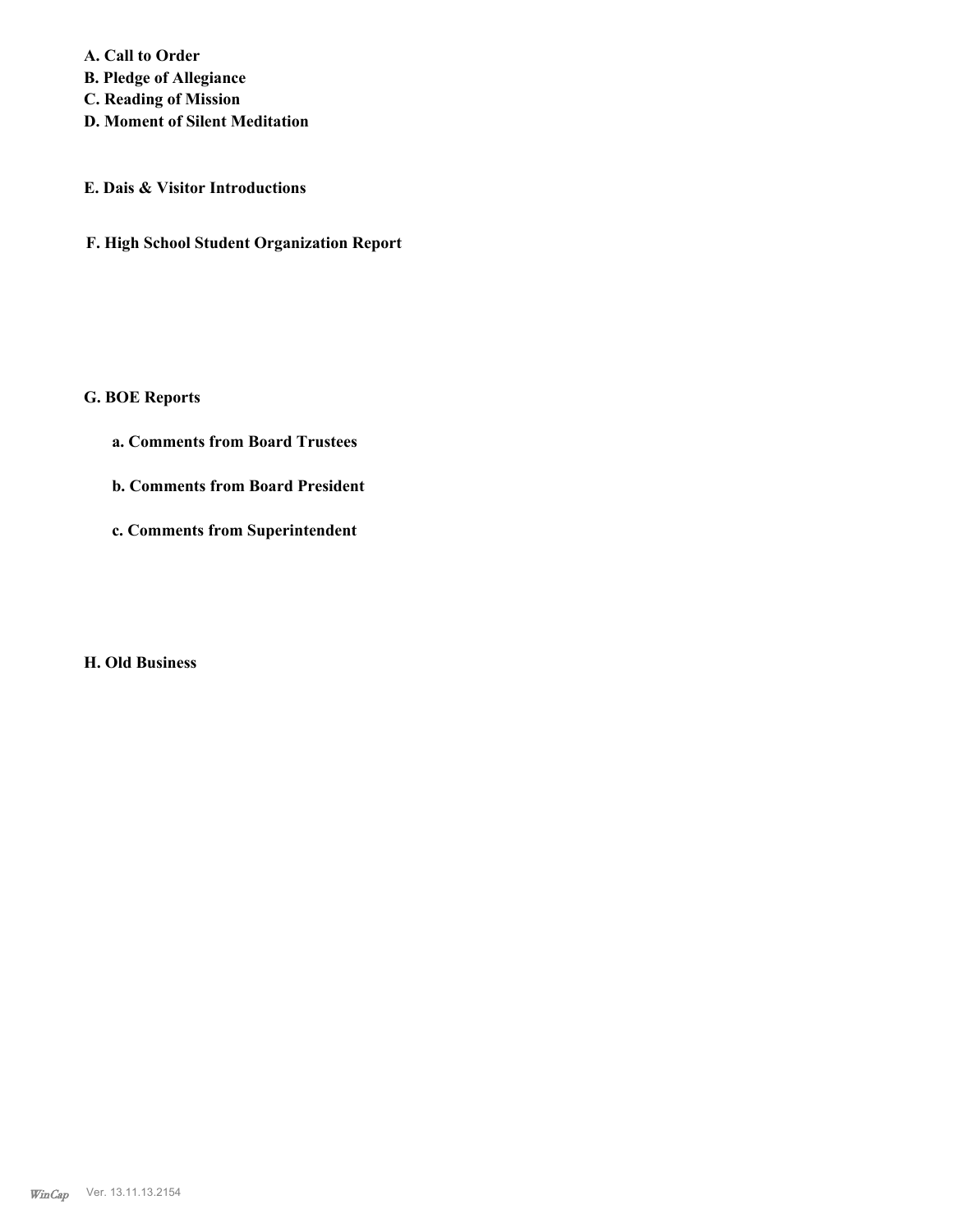#### **I. New Business**

**RESOLUTION # 29 - BE IT RESOLVED** that the Board of Education of the Mineola Union Free School District approves the award of Contract "T" for Fuel Tank and Filling Station, for the Mineola High School Project (SED No. 28-04-10-03-5-014-002) bid opened November 13, 2013 to the lowest responsible bidder meeting specifications, Phoenix Environmental Technology, Inc., for a total contract price of \$184,240.00 including Alternate No. T1.

| <b>Motion:</b><br>Second: |     |  |
|---------------------------|-----|--|
| Yes:                      | No: |  |
|                           |     |  |
|                           |     |  |
|                           |     |  |
| Passed:                   |     |  |

#### **J. Consensus Agenda**

**RESOLUTION # 30 -BE IT RESOLVED** that the Board of Education approves the consensus agenda items J.1.a. through J.6.b., as presented.

| <b>Motion:</b><br>Second: |     |
|---------------------------|-----|
| Yes:                      | No: |
|                           |     |
|                           |     |
|                           |     |
|                           |     |
| Passed:                   |     |

#### 1. **Instruction**

- a. Appointments 45 Day Subs
- That the Board of Education approves the appointment of Kaitlin Smith, to the position of 45 Day Substitute Teacher for Darren Luskoff, at Mineola Middle School , effective October 15, 2013 to on or before June 30, 2014; Salary: Days 1-20, \$100 per day, Days 21-39 \$110 per day, Days 40- 45 \$120 per day, Day 46 BA, Step 1, \$58,414 pro-rated. 1.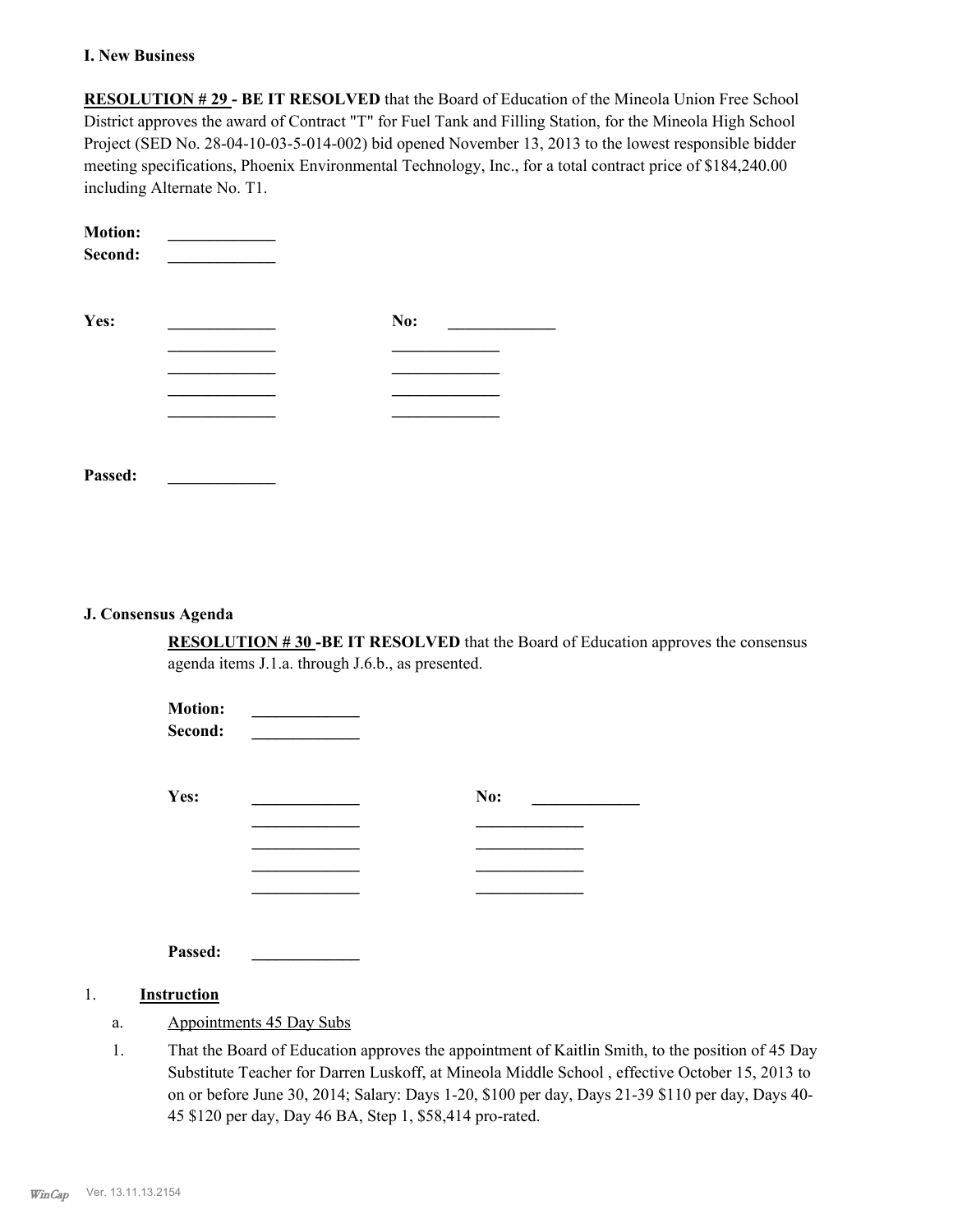- b. Appointment(S) Perm Sub
- That the Board of Education approves the appointment of Jacqueline Siegel, to the position of Permanent Substitute Teacher, at Hampton Street, effective November 7, 2013 to May 31, 2014. Salary: \$100.00 per day. 1.
- That the Board of Education approves the appointment of Allison Doyle, to the position of Permanent Substitute Teacher, at Jackson Avenue, effective November 13, 2013 to May 31, 2014. Salary: \$100.00 per day. 2.
- That the Board of Education approves the appointment of Theresa Zuccarello, to the position of Permanent Substitute Teacher, at Jackson Avenue, effective November 12, 2013 to May 31, 2014. Salary: \$100.00 per day. 3.
- Appointment(s) Club/Stipends c.

That the Board of Education approves the following Club/stipend recommendations for the current school year:

| <b>POSITION</b>              | <b>EMPLOYEE NAME</b>                  | <b>STIPEND</b>      |
|------------------------------|---------------------------------------|---------------------|
| Art Club Advisor             | Gina-Marie Buongiovanni               | \$980.00            |
|                              | (replacing Kathleen                   |                     |
|                              | Loughlin on LOA)                      |                     |
|                              |                                       |                     |
| <b>Television Production</b> | Donald Carreras (1/2 stipend)         | $1/2$ of \$2,854.00 |
| Advisor                      |                                       |                     |
| <b>Television Production</b> | Melissa Fusco $(1/2 \text{ stipend})$ | $1/2$ of \$2,854.00 |
| Advisor                      |                                       |                     |
| 10/11/12 Musical Director    | Matthew Deluca                        | \$5,025.00          |
| $10/11/12$ Musical Asst      | Drew Smith                            | \$2,854.00          |
| Director                     |                                       |                     |
| 10/11/12 Musical             | Aislinn Oliveri                       | \$1,427.00          |
| Choregrapher                 |                                       |                     |
| 10/11/12 Musical Pit         | Donald Carreras                       | \$2,854.00          |
| Orchestra                    |                                       |                     |
| 10/11/12 Musical Vocal       | Megan Messina                         | \$3,913.00          |
| Coach                        |                                       |                     |
| 10/11/12 Musical Stage       | Paul Sommer                           | \$3,142.00          |
| Construction                 |                                       |                     |
| $10/11/12$ Musical           | <b>Donald Carreras</b>                | \$2,141.00          |
| <b>Technical Director</b>    |                                       |                     |

#### 2. **Instruction: Committee on Special Education**

a. That the Board of Education approves the CSE/CPSE/SCSE recommendations for programs and services for students with IEPs for the time period from 7/1/13- 9/30/13. Please be advised that all of the parents have received the student's IEP and a copy of their DUE process rights.

## 3. **Instruction: Contracted**

a. That the Board of Education accepts the Educational Service Agreement between Brookville Center for Children's Services and the Mineola UFSD for the 2013- 2014 school year.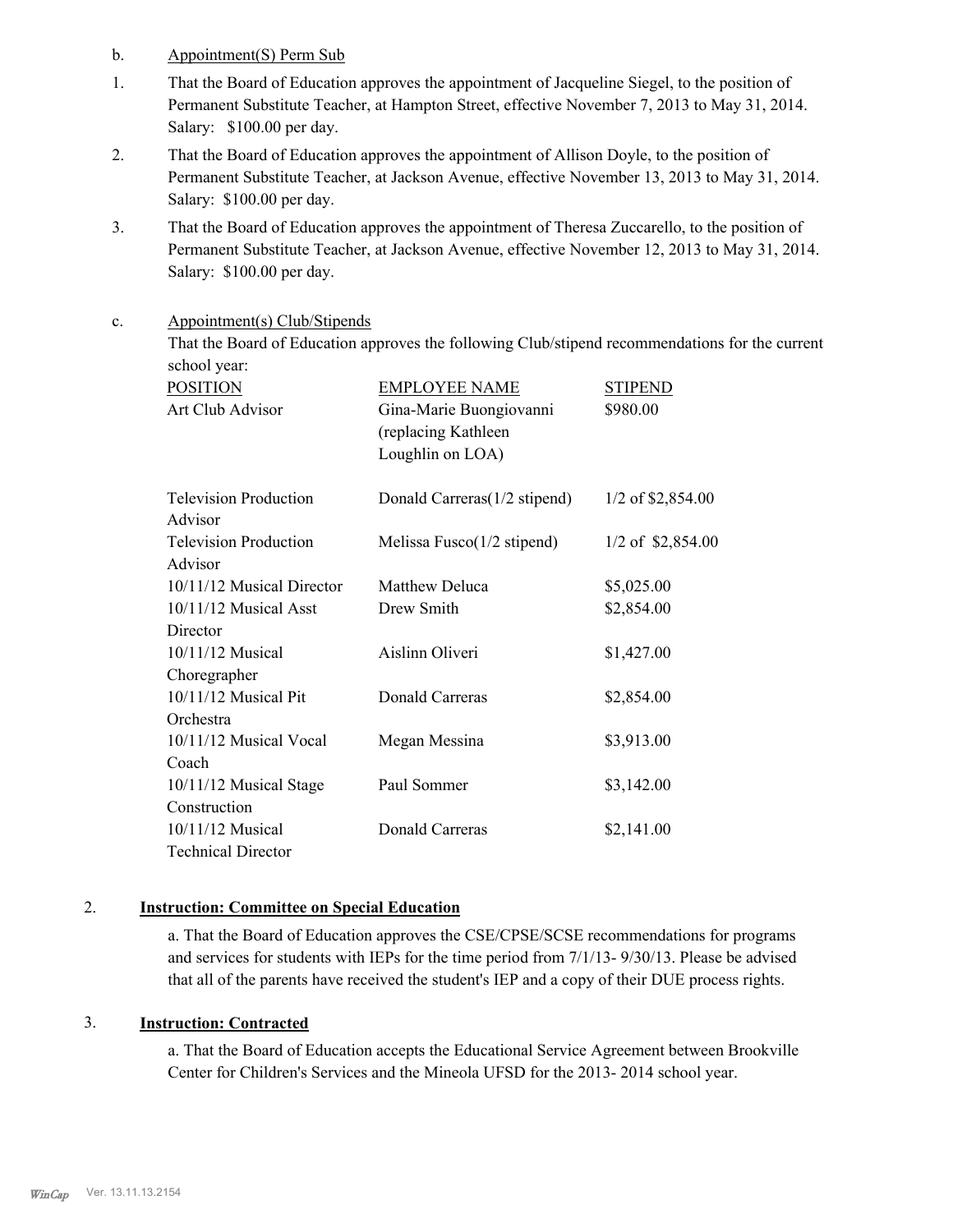## 4. **Civil Service**

- a. Resignation(s)
- That the Board of Education accepts the resignation of Sabra Hussaini, part time Bus Attendant in Transportation, effective November 1, 2013. 1.
- b. Leave(s) of Absence
- That the Board of Education approve the extension of a paid Medical Leave of Absence to Matthew Bielawa Jr, Bus Driver/Asst Head Mechanic, effective October 31, 2013, due to back surgery. 1.
- That the Board of Education approve the extension of a paid Medical Leave of Absence to Suzzanna Lima, 12 month Bus Driver, effective October 29, 2013. 2.
- That the Board of Education approve the extension of FMLA to Patricia Rella, Full Time Teacher Aide at Meadow Drive, effective December 2, 2013 through January 1, 2014. 3.
- That the Board of Education approve an extension of FMLA to Janette Stoner, Teacher Aide at the Middle School, effective November 25, 2013 through January 1, 2014. 4.
- c. Resignation(s)
- That the Board of Education accepts, with regret, the resignation of Elaine S. Filacanevo, part time Teacher Aide, for the purpose of retirement, effective June 28, 2013. 1.
- That the Board of Education accepts, with regret, the resignation of Anna M. Neumann full time Teacher Aide at the High School, for the purpose of retirement, effective December 31, 2013. 2.

## 5. **Business /Finance**

## a. **Treasurer's Report**

That the Board of Education accepts the Treasurer's report for the period ending September 30, 2013 and directs that it be placed on file.

## b. **Approval of Invoices and Payroll**

That the Board of Education accepts the Invoices and Payroll for the period ending October 31, 2013

| General Warrant $# 7$  | October 16, 2013 | \$797,827.90 |
|------------------------|------------------|--------------|
| General Warrant $\# 8$ | October 30, 2013 | \$240,069.87 |

**TOTAL EXPENSES \$1,037,897.77**

PAYROLL # 7 & # 8

| General | \$4,163,843.80 |
|---------|----------------|
| F Fund  | \$65,971.70    |

#### **TOTAL PAYROLL \$4,229,815.50**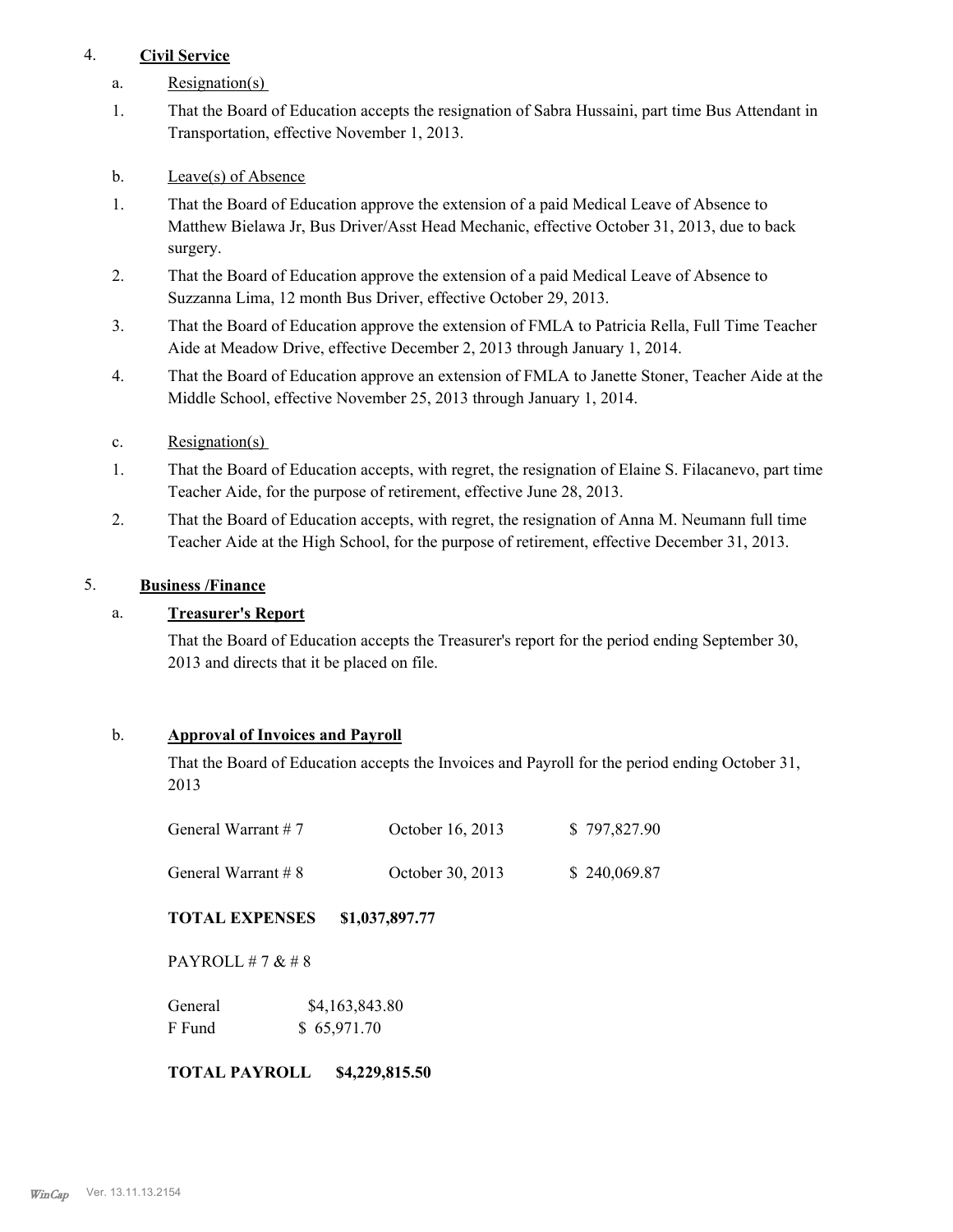#### c. **Budget Appropriation Adjustment**

1. That the Board of Education approves the acceptance of revenue (Insurance recovery funds) in the amount of \$12,352.58 and makes appropriation increase adjustments to the following Budget Code: 5510.417.10.9299.

2. That the Board of Education approves the acceptance of revenue in the amount of \$30,000.00 (Donation accepted on 11/7/13) and makes appropriation increase adjustments to the Middle School Equipment- Budget Code: 2110.200.06.0000.

## 6. **Other**

a. Be It Resolved that the Board of Education amends the Employee Agreement with the District Clerk, approved on 8/8/13, as discussed in Executive Session.

b. That the Board of Education approves the appointment of the following individuals to serve as Registrars and Inspectors at the Annual Election and Budget Vote held **Tuesday, November 19, 2013** at the hourly rate of pay, \$10.00:

#### **Registrars:**

Meadow Drive: Robert Petraglia Jackson Avenue: Michael Coniglio

#### **Inspectors:**

Jackson Avenue: Nora Coniglio

## **K. Superintendent's Report**

Superintendent of Schools' Reports for 11/21/13 Presentations:

1. External Auditor Presentation

Superintendent Comments

**L. Public Comments**